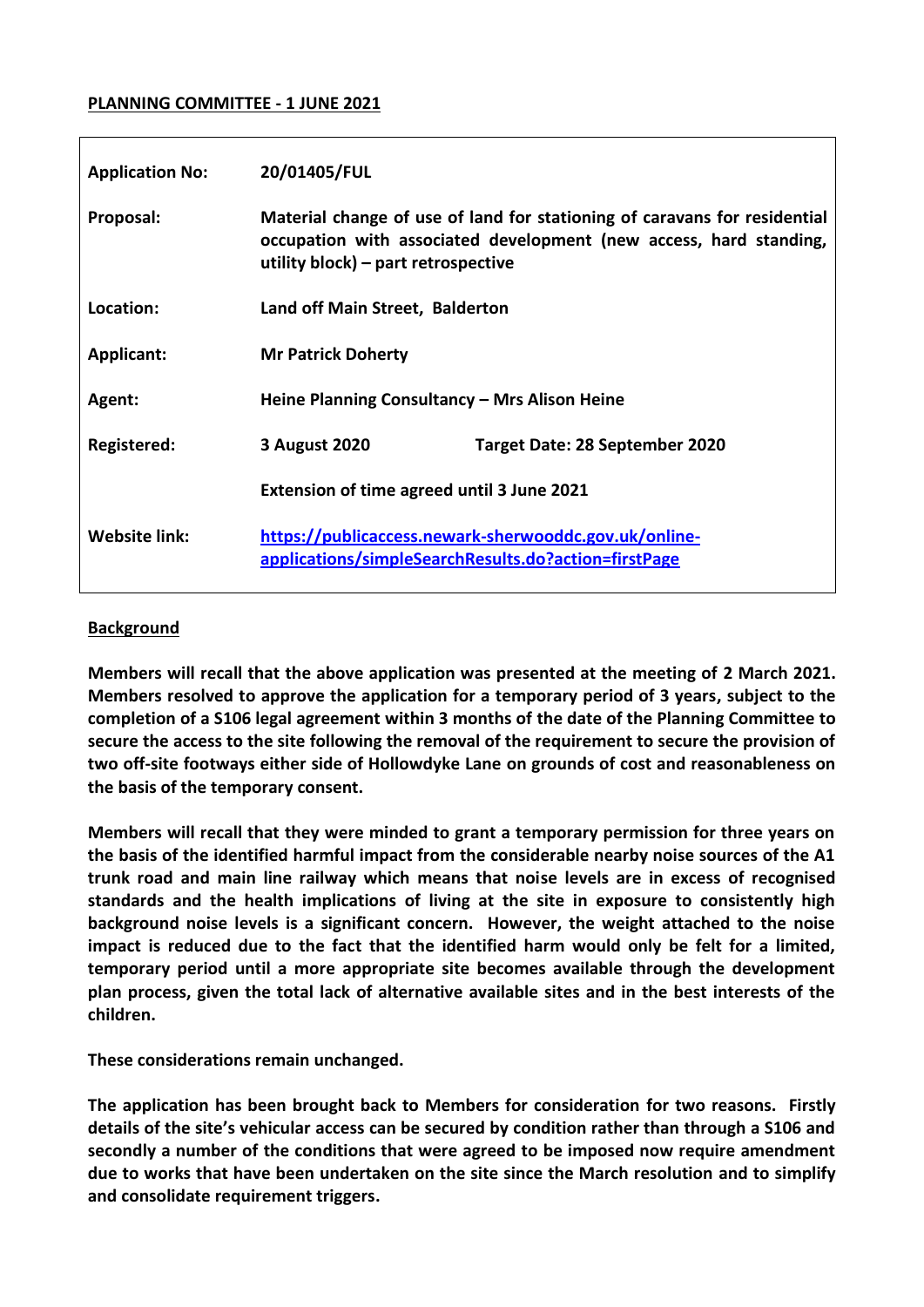**For clarity, the full officer report presented to the March Committee can be viewed by clicking on the links in the background papers list attached at the end of this report and set out below are the proposed additions/alterations to the conditions indicated in bold and underlined/crossed through text.** 

## **RECOMMENDATION**

**That planning permission is approved subject to the following conditions:-**

**Conditions** 

01

The use hereby permitted shall be for a limited period up to 30 March 2024 or the period during which the land is occupied for its permitted use, whichever is the shorter. When the land ceases to be occupied or on 30 March 2024 whichever shall first occur, the use shall cease and all caravans, materials and equipment brought onto the land, or works undertaken to it in connection with the use shall be removed and the land restored to its condition before the development took place in accordance with a scheme approved under Condition 7 hereof.

Reason: The nature of the caravans and their proximity adjacent to major transport routes make it unsuitable for permanent permission.

02

No more than 2 caravans (one static and one tourer), as defined in the Caravan Sites and Control of Development Act 1960 and the Caravan Sites Act 1968, shall be stationed on the site at any time.

Reason: In order to define the permission and protect the appearance of the wider area in accordance with the aims of Core Policy 5 and 9 of the Newark and Sherwood Amended Core Strategy (2019) and Policy DM5 of the Allocations and Development Management DPD (July 2013).

03

No commercial or industrial activities shall take place on this site, including the storage of materials associated with a business.

Reason: In the interests of the appearance of the surrounding area and the amenities of surrounding land uses in accordance with the aims of Core Policy 5 and 9 of the Newark and Sherwood Amended Core Strategy (2019) and Policy DM5 of the Allocations and Development Management DPD (July 2013).

04

No vehicles over 3.5 tonnes shall be stationed, parked or stored on this site.

Reason: In the interests of the appearance of the surrounding area and the amenities of surrounding land uses in accordance with the aims of Core Policy 5 and 9 of the Newark and Sherwood Amended Core Strategy (2019) and Policy DM5 of the Allocations and Development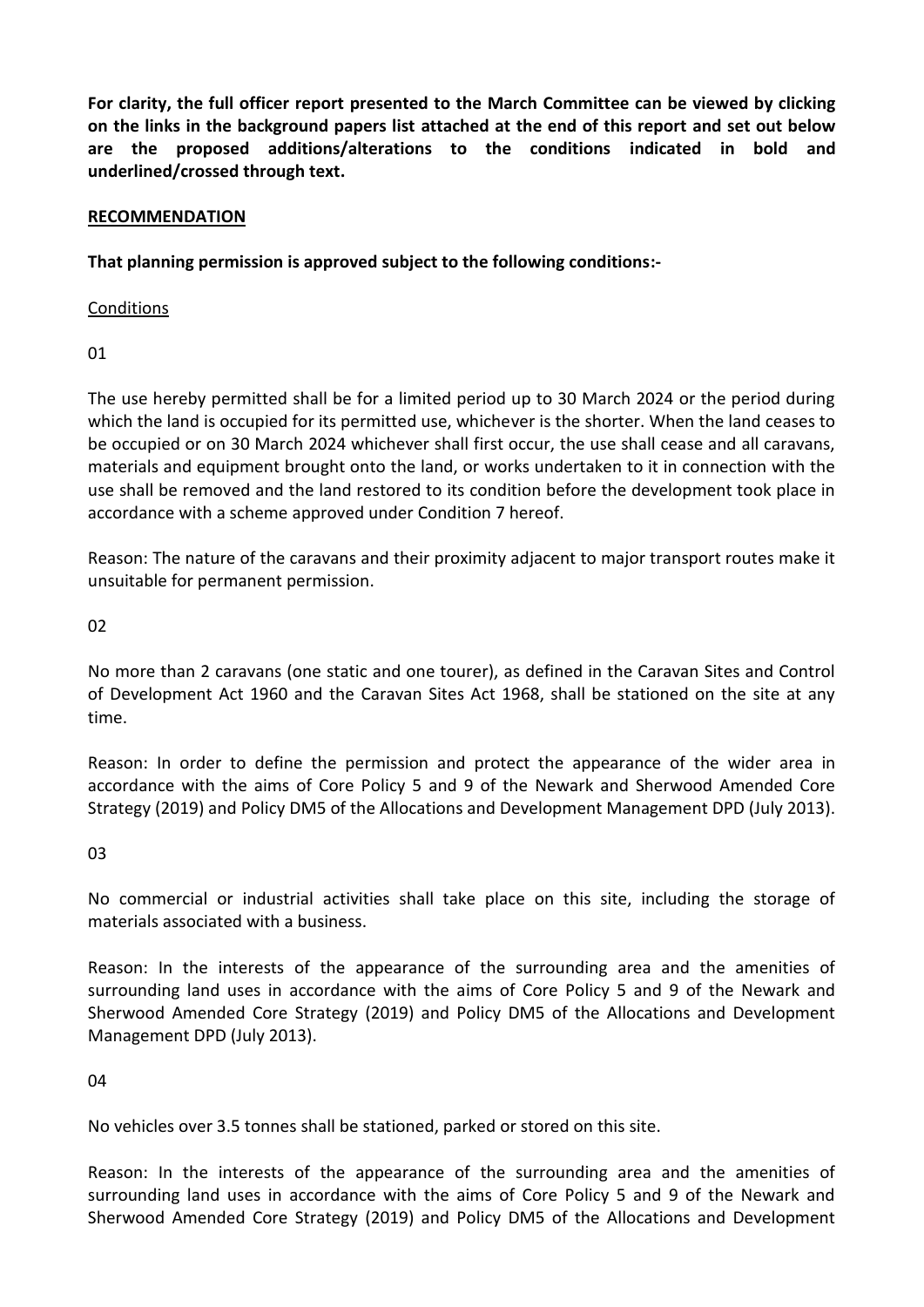## Management DPD (July 2013).

## 05

Within three months of the date of this permission, the solid close boarded fences erected along the boundaries with Main Street and Hollowdyke Lane on the site shall be reduced to a maximum of 1m in height and the resultant debris removed from the site in accordance with the details submitted as part of the application.

Reason: In the interests of improving the visual amenities of the area and improving the cohesion of the development within the area in accordance with the aims of Core Policy 5 and 9 of the Newark and Sherwood Amended Core Strategy (2019) and Policy DM5 of the Allocations and Development Management DPD (July 2013).

## 06

The approved soft landscaping shall be completed during the first planting season following the date of this permission. Any trees/shrubs which, within a period of two years of being planted die, are removed or become seriously damaged or diseased shall be replaced in the next planting season with others of similar size and species unless otherwise agreed in writing by the local planning authority. All tree, shrub and hedge planting shall be carried out in accordance with BS 3936 -1992 Part 1-Nursery Stock-Specifications for Trees and Shrubs and Part 4 1984- Specifications for Forestry Trees ; BS4043-1989 Transplanting Root-balled Trees; BS4428-1989 Code of Practice for General Landscape Operations.

Reason: To ensure the work is carried out within a reasonable period and thereafter properly maintained, in the interests of visual amenity and biodiversity.

### 07

Within three months of the date of this permission, a scheme for the restoration of the site and a timetable for restoration when the use ceases, to its condition before the development took place shall be submitted to and approved in writing by the Local Planning Authority. The approved scheme shall be carried out and completed in accordance with the agreed timetable. At the end of the period for which planning permission is granted for the use or the vacation of the site, whichever is the sooner, the site shall be restored in accordance with the approved scheme and the approved timetable.

Reason: In order to protect the long term appearance of the area in accordance with the aims of Core Policy 9 of the Newark and Sherwood Amended Core Strategy (2019) and Policy DM5 of the Allocations and Development Management DPD (July 2013).

### 08

Within one **three** month**s** of the date of this permission details shall be submitted to and approved in writing by the Local Planning Authority of the bin storage facilities' design, siting and materials. The bin storage facilities shall be provided within one month of approval in accordance with the approved details and retained for the lifetime of the development.

Reason: To ensure that adequate bin storage is provided for occupiers in the interests of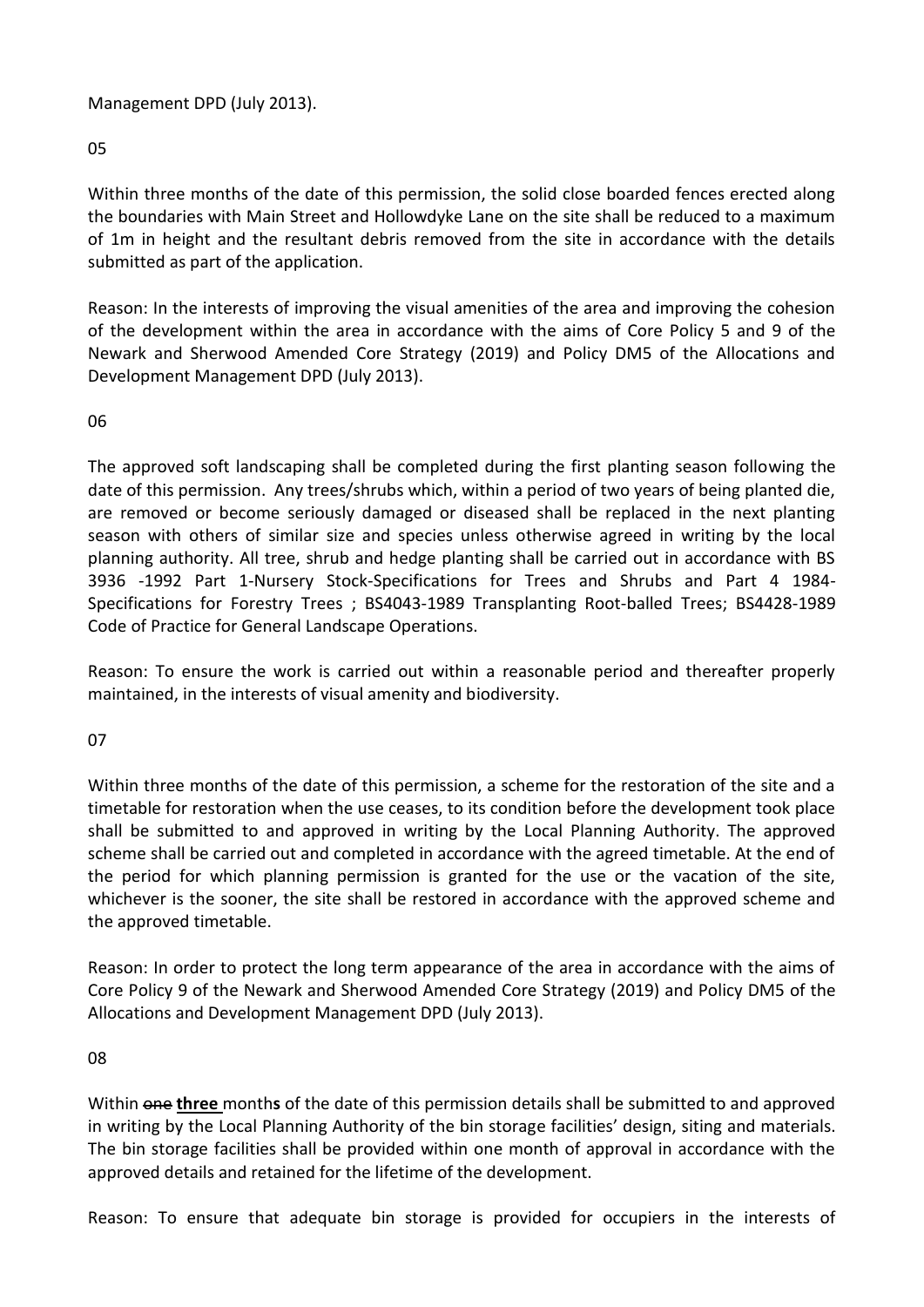residential and visual amenity.

09

# **Within three months of the date of this permission** The erection of the amenity block and timber access gates hereby approved shall not take place until

a) samples of the materials to be used in the construction of the external surfaces and details of the triple glazing to the windows and doors of the **amenity** building; and

b) the **scale/**design/appearance and finish of the gates **across the vehicular access**

**shall be** have been submitted to and approved in writing by the Local Planning Authority. Development shall be carried out in accordance with the approved details.

Reason: In the interests of visual and residential amenity.

010

Within one month of the date of this permission, the parking/turning areas are provided in accordance with the approved plan. The parking/turning areas shall not be used for any purpose other than the parking/turning of vehicles.

Reason: To ensure adequate parking provision is made to reduce the possibilities of the proposed development leading to on street parking in the area.

011

Within three months of the date of this permission, the access shall be constructed with provision to prevent the unregulated discharge of surface water from the access to the public highway in accordance with details first submitted to and approved in writing by the Local Planning Authority. The provision to prevent the unregulated discharge of surface water to the public highway shall then be retained for the life of the development.

Reason: To ensure surface water from the site is not deposited on the public highway causing danger to highway users.

012

Within one month of the date of this permission, a method statement shall be submitted to and approved in writing by the Local Planning Authority. This shall include an outline of the existing/proposed method of construction, risk assessment in relation to the railway and construction traffic management plan and the use of any vibro-compaction machinery. The construction works shall be implemented in accordance with the agreed details.

Reason: In the interests of railway safety.

013 012

Within three months of the date of this permission drainage plans for the disposal of surface water and foul sewage shall be submitted to and approved by the Local Planning Authority. All disposal shall be diverted away from Network Rail property and there shall be no increase to average or peak flows of surface water run off leading towards Network Rail assets, including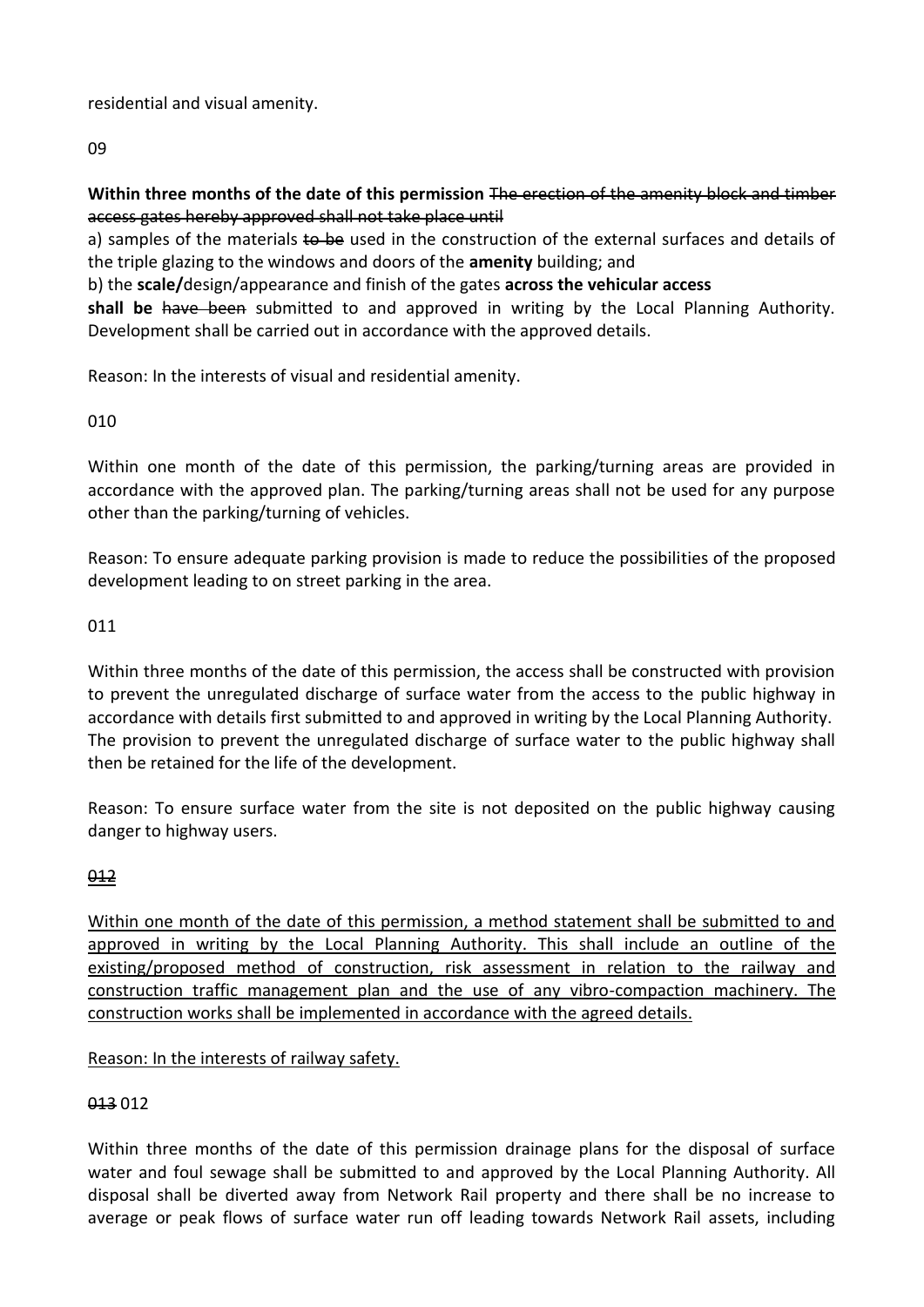earthworks, bridges and culverts. The scheme shall be implemented in accordance with the approved details within two months of the date of its written approval.

Reason: To ensure that the development is provided with a satisfactory means of drainage and to minimise the risk of pollution in accordance with the requirements of Core Policy 9 and in the interests of safety on Network Rail land.

## 014 013

Within two three months of the date of this permission full details and the precise positioning of 2 bat boxes and 2 bird boxes shall be submitted to and approved in writing by the Local Planning Authority. The approved boxes shall then be installed within two months of approval in accordance with the agreed details prior to occupation and retained thereafter for the lifetime of the development.

Reason: In the interests of maintain and enhancing biodiversity.

### 015 014

The development hereby permitted shall not be carried out except in accordance with the following approved plans, reference

- Location Plan Drawing No: Plan 1;
- Proposed Site Layout Drawing No: Plan 2 Rev A;
- Proposed Utility Block.

Reason: So as to define this permission.

### 016 015

Notwithstanding the hedgerow details submitted, and within one **three** month**s** of the date of this permission, a revised soft landscaping scheme shall be submitted to and approved in writing by the local planning authority and these works shall be carried out as approved in accordance with Condition 6. These details shall include: full details of every tree and hedge to be planted (including its proposed species, size and approximate date of planting) and details of tree planting pits including associated irrigation measures, tree staking and guards, and structural cells. The scheme shall be designed so as to enhance the nature conservation value of the site, including the use of locally native plant species.

Reason: In the interests of visual amenity and biodiversity.

#### 017

Within three months of the date of this permission, details of a scheme to limit the existing informal access in the south-west corner of the site for pedestrian use only shall be submitted for approval to the Local Planning Authority in writing. The approved scheme shall be fully implemented on the site within two months of the date of approval and retained for the lifetime of the development.

Reason: In the interests of highway safety and visual amenity.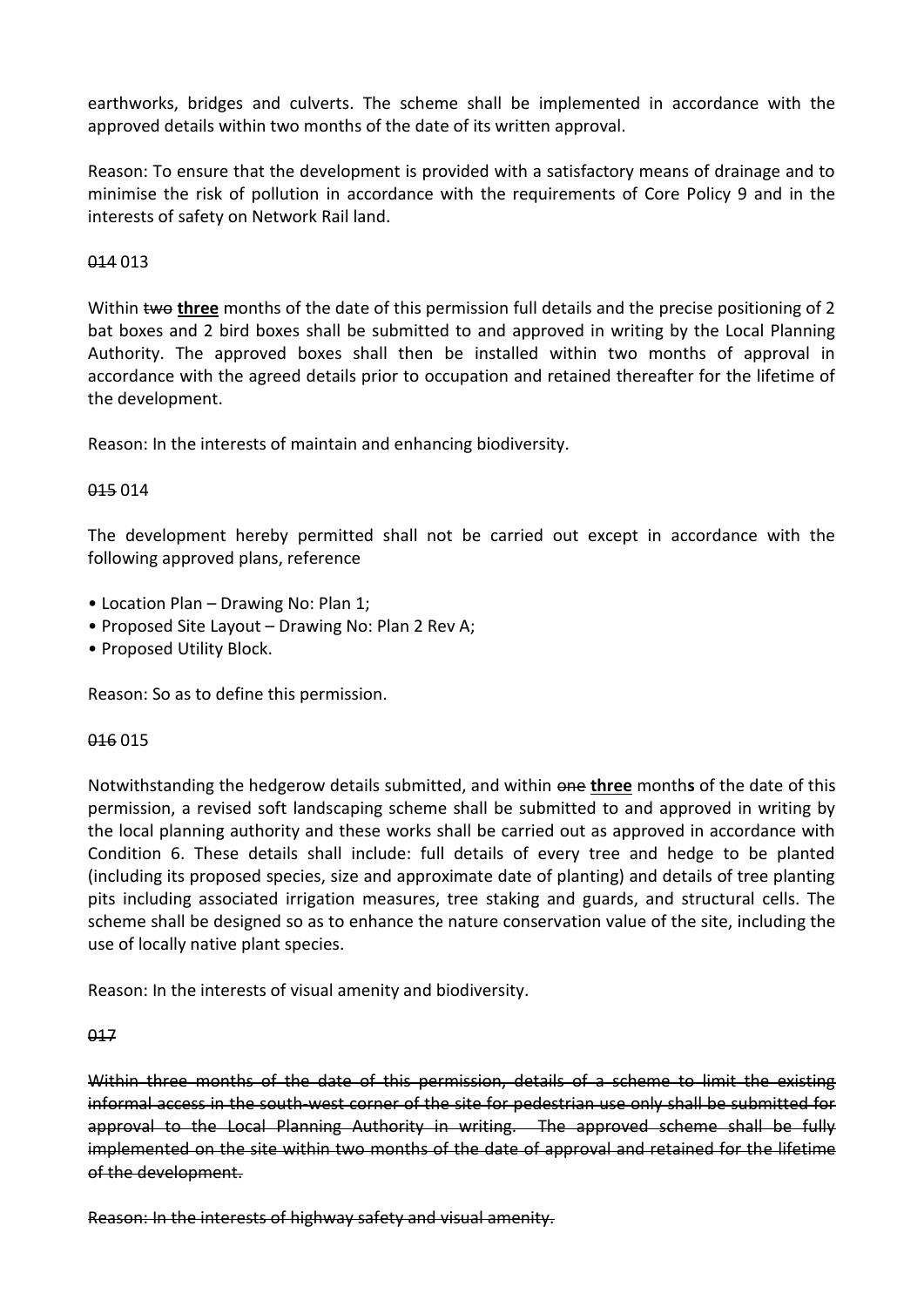## **016**

**Within 3 months of the date of this permission, a scheme on a scaled plan to secure details of the width, position, radii and construction of the access and to secure a bound material for the access for a distance of 5m into the site shall be submitted to in writing to the Local Planning Authority for approval. Within 3 months of approval, the access to the site shall be completed in full accordance with the approved details and plan.**

**Reason: In the interests of highway safety.**

# Notes to Applicant

## $\theta$ <sup>1</sup>

The applicant is advised that the decision notice should be read in association with the legal agreement made under Section 106 of the Town and Country Planning Act 1990.

## 02 01

In order to carry out the offsite works required (new footways), you will be undertaking work in the public highway, which is land subject to the provisions of the Highways Act 1980 (as amended) and therefore land over which you have no control. In order to undertake the works you will need enter into an agreement under Section 278 of the Act. Please contact David.Albans@nottscc.gov.uk for details.

The development makes it necessary to construct a vehicular crossing over a footway/verge of the public highway. These works shall be constructed to the satisfaction of the Highway Authority. You are, therefore, required to contact the County Council's Agent, Via East Midlands to arrange for these works to be carried out. Email: licences@viaem.co.uk Tel. 0300 500 8080 and further information at:

https://www.nottinghamshire.gov.uk/transport/licences-permits/temporary-activities"

# $03$

# The full comments of Network Rail are attached for your information.

# 04 02

The occupiers of the caravan site will be required to apply for a caravan site licence.

# 05 03

This application has been the subject of discussions during the application process to ensure that the proposal is acceptable. The District Planning Authority has accordingly worked positively and pro-actively, seeking solutions to problems arising in coming to its decision. This is fully in accordance with Town and Country Planning (Development Management Procedure) (England) Order 2015 (as amended).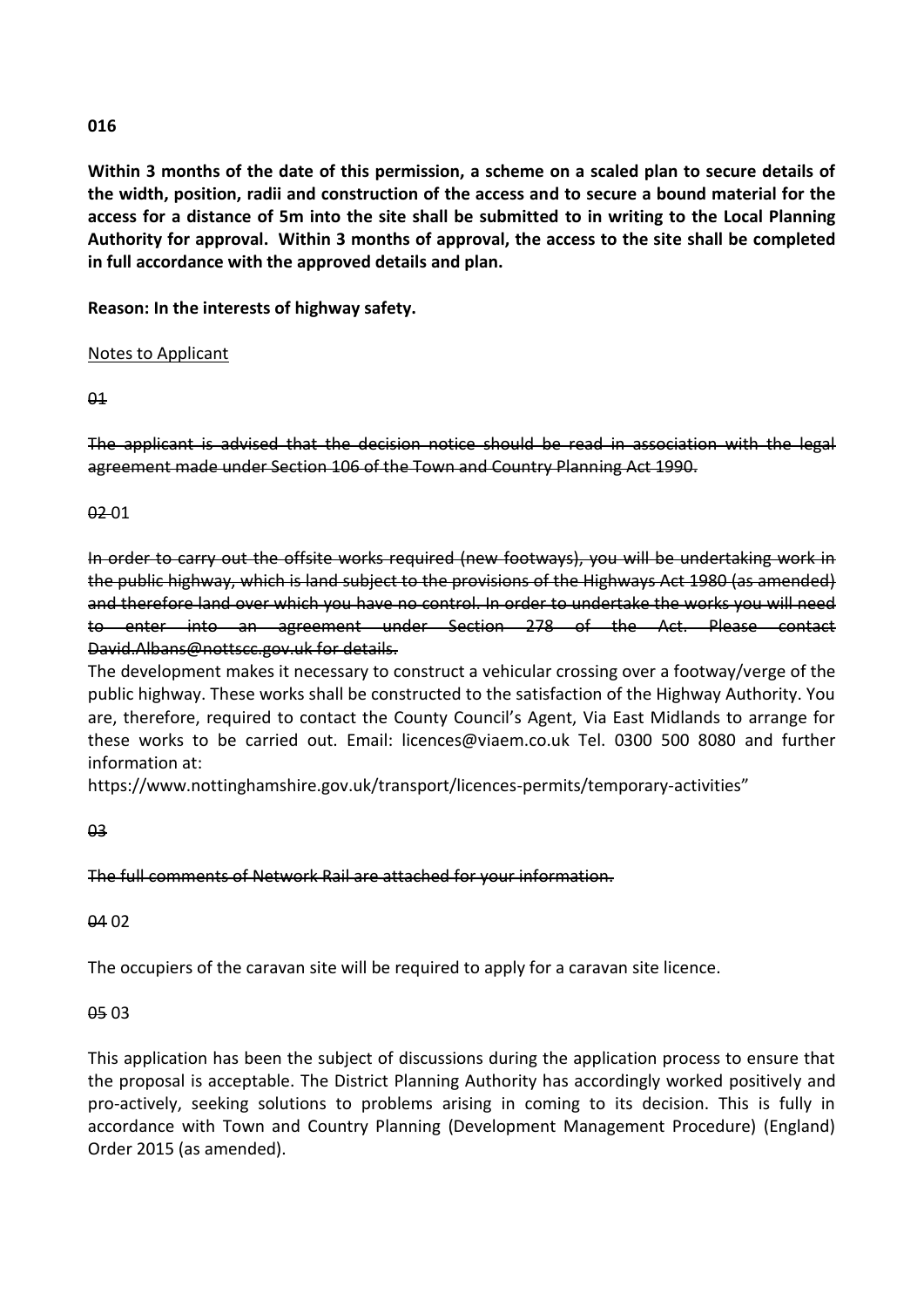The applicant is advised that all planning permissions granted on or after the 1st December 2011 may be subject to the Community Infrastructure Levy (CIL). Full details of CIL are available on the Council's website at www.newark-sherwooddc.gov.uk/cil/

The proposed development has been assessed and it is the Council's view that CIL is not payable on the development hereby approved as the gross internal area of new build is less than 100 square metres.

# BACKGROUND PAPERS

Officer Report to 2 March 2021 Planning Committee and list of proposed conditions: [https://democracy.newark-sherwooddc.gov.uk/documents/s10170/4.%20FINAL%20-](https://democracy.newark-sherwooddc.gov.uk/documents/s10170/4.%20FINAL%20-%2020.01405.FUL%20-%20Main%20Street%20Balderton%20GT%20Mar%202021.pdf) [%2020.01405.FUL%20-%20Main%20Street%20Balderton%20GT%20Mar%202021.pdf](https://democracy.newark-sherwooddc.gov.uk/documents/s10170/4.%20FINAL%20-%2020.01405.FUL%20-%20Main%20Street%20Balderton%20GT%20Mar%202021.pdf)

[https://democracy.newark](https://democracy.newark-sherwooddc.gov.uk/documents/s10171/4a.%20Appendix%20A%20Resolution%2020.01405.FUL.pdf)[sherwooddc.gov.uk/documents/s10171/4a.%20Appendix%20A%20Resolution%2020.01405.FUL.pdf](https://democracy.newark-sherwooddc.gov.uk/documents/s10171/4a.%20Appendix%20A%20Resolution%2020.01405.FUL.pdf)

Application case file.

For further information, please contact **Julia Lockwood** on ext **5902**.

All submission documents relating to this planning application can be found on the following websit[e www.newark-sherwooddc.gov.uk.](http://www.newark-sherwooddc.gov.uk/)

**Lisa Hughes Business Manager – Planning Development**

06 04